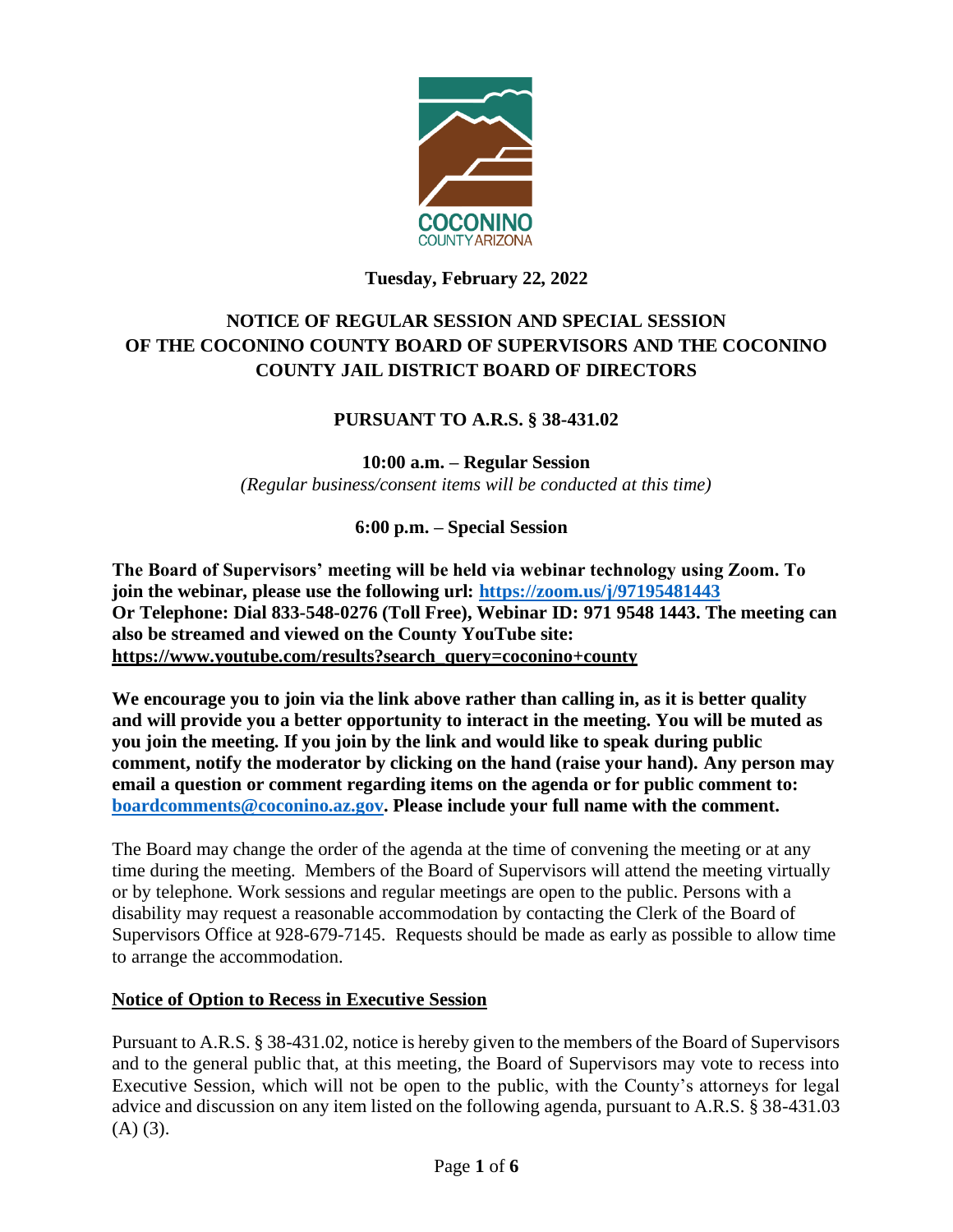### **Call to the Public for items not on the Agenda**

After the pledge of allegiance, the Chairman will call on members of the public to speak on any item or area of concern not listed on the agenda. Items presented during the Call to the Public portion of the Agenda cannot be acted on by the Board of Supervisors. Individual Supervisors may ask questions of the public, but are prohibited by the Open Meeting law from discussing or considering the item among themselves until the item is officially placed on the Agenda. Individuals are limited in their presentations.

#### **Consent Agenda**

All matters under Consent Agenda are considered by the Board of Supervisors to be routine and will be enacted by a single motion. If discussion is desired on any particular consent item that item will be removed from the consent agenda and will be considered separately.

### **10:00 a.m. – Regular Session**

#### **Call to Order:**

#### **Pledge of Allegiance:**

#### **Call to the Public:**

#### **Recognition:**

1. Transition of Chair and Vice Chair and gavel exchange. **Board of Supervisors**

#### **Board of Supervisors Consent Agenda:**

- 2. Consideration and possible action regarding approval of the minutes from the Board of Supervisors meetings conducted February 1, 2022 and February 8, 2022.
- 3. Consideration and possible action to ratify and/or approve warrants, electronic fund transfers, and other payments as listed on the agenda. An itemized list of the below-numbered claims is filed in the official records of the Coconino County Board of Supervisors.

| Run Date   | <b>Warrant Numbers</b>        | <b>Computer Register Totals</b> |
|------------|-------------------------------|---------------------------------|
| 02/03/2022 | $EFT - 14183 - 14192$         | \$108,244.09                    |
| 02/03/2022 | Checks $-92203281 - 92203369$ | \$287,283.70                    |
| 02/10/2022 | $EFT - 14316 - 14425$         | \$1,650,301.899                 |
| 02/10/2022 | Checks $-92203370 - 92203504$ | \$766,88389                     |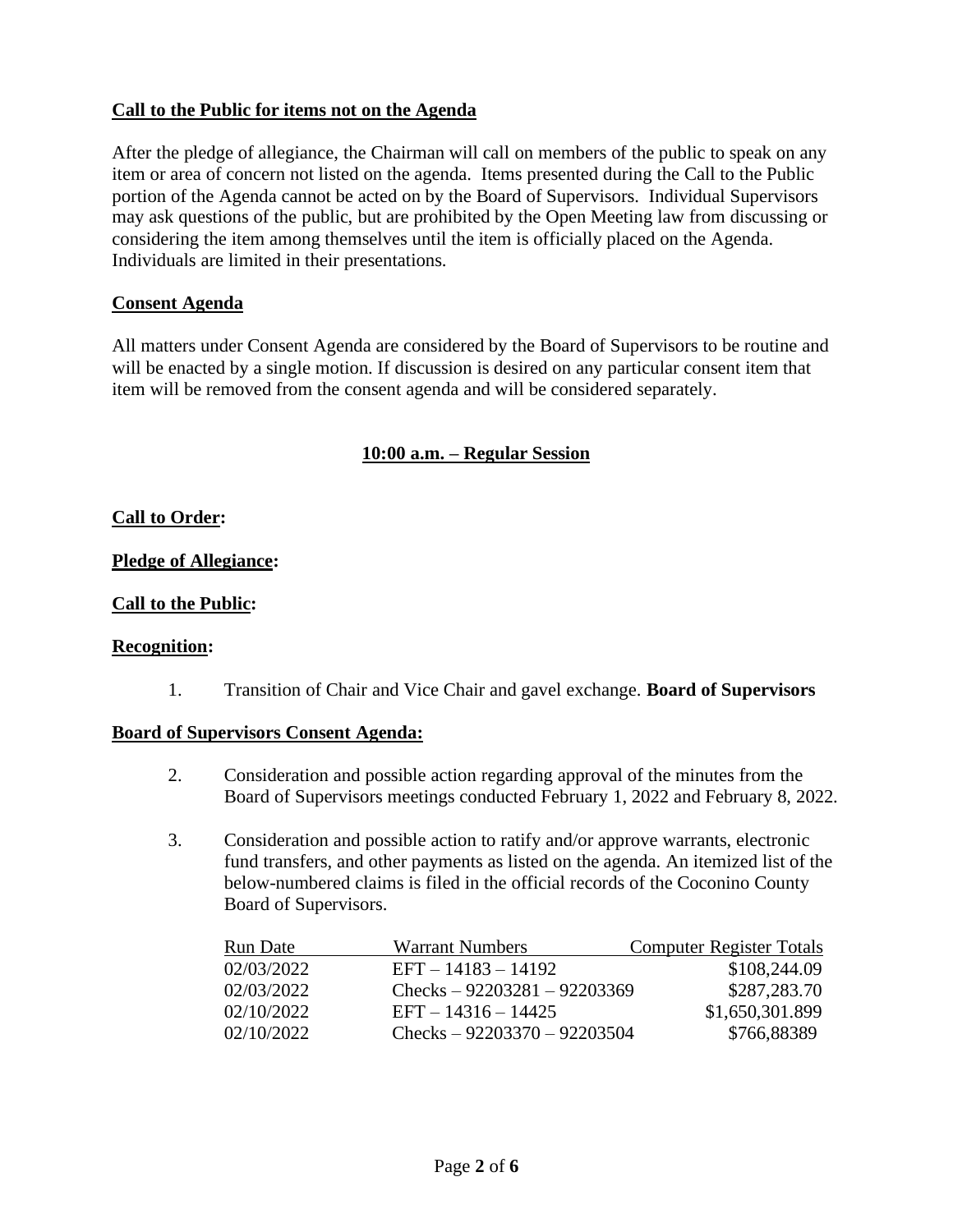- 4. Consideration and possible action to approve the acceptance and transfer of funds in the amount of \$18,000, from Arizona Criminal Justice Commission to the Crime Victim Compensation Program, an increase in a transfer of special revenue funds and expenditure authority, and corresponding budget amendment. **County Attorney**
- 5. Consideration and possible action to approve a \$70,585 budget appropriation increase to the Fiscal Year 2022 Page Justice Court General Fund for the ongoing cost of coverage and operations of the Page Justice Court. **Courts**
- 6. Consideration and possible action to approve Intergovernmental Agreements (IGA's) to provide Election Services to Coconino County Community College for the May 17, 2022 Special Election, and corresponding budget and expenditure adjustments. **Elections**
- 7. Consideration and possible action to approve a five-year License Agreement in an amount not to exceed \$350,519.56, by and between Cypress Flagstaff Mall LP as Licensor and Coconino County as Licensee, to use and operate the premises of A08 of the Flagstaff Mall located at 4650 N. Highway 89, Flagstaff, AZ, starting March 1, 2022 through June 30, 2027, and recurring costs for phone, internet, and daily custodial services are estimated at \$2,410.00 monthly. **Facilities**
- 8. Consideration and possible action to approve the renewal of the AZ State Purchasing Cooperative Agreement. **Finance**
- 9. Consideration and possible action to approve an FY21 budget adjustment of \$988,161 and an FY22 budget adjustment of \$983,354 from the Public Health Services District to the General Fund to cover the cost of mandated Arizona Health Care Cost Containment System expenditures (AHCCCS). **Finance**
- 10. Consideration and possible action to approve a purchase order in an amount not to exceed \$400,000, with Cintas through Omnia Partners cooperative purchasing organization to purchase at Home COVID Antigen Self-Test Kits, to be distributed for free to residents of Coconino County. **Health and Human Services**
- 11. Consideration and possible action to re-appoint Steven Smith to the Indigenous Peoples Advisory Council (IPAC) for the term January 1 2022 to December 31, 2025. **Public Affairs**
- 12. Consideration and possible action to approve a Budget Adjustment in the amount of \$313,880, for a Guardrail Repair Project to furnish all labor, equipment, materials, and traffic control to repair guardrail and associated appurtenances, along various County maintain roads located within Coconino County, approximately 437 linear feet of guardrail and 10 end sections. **Public Works**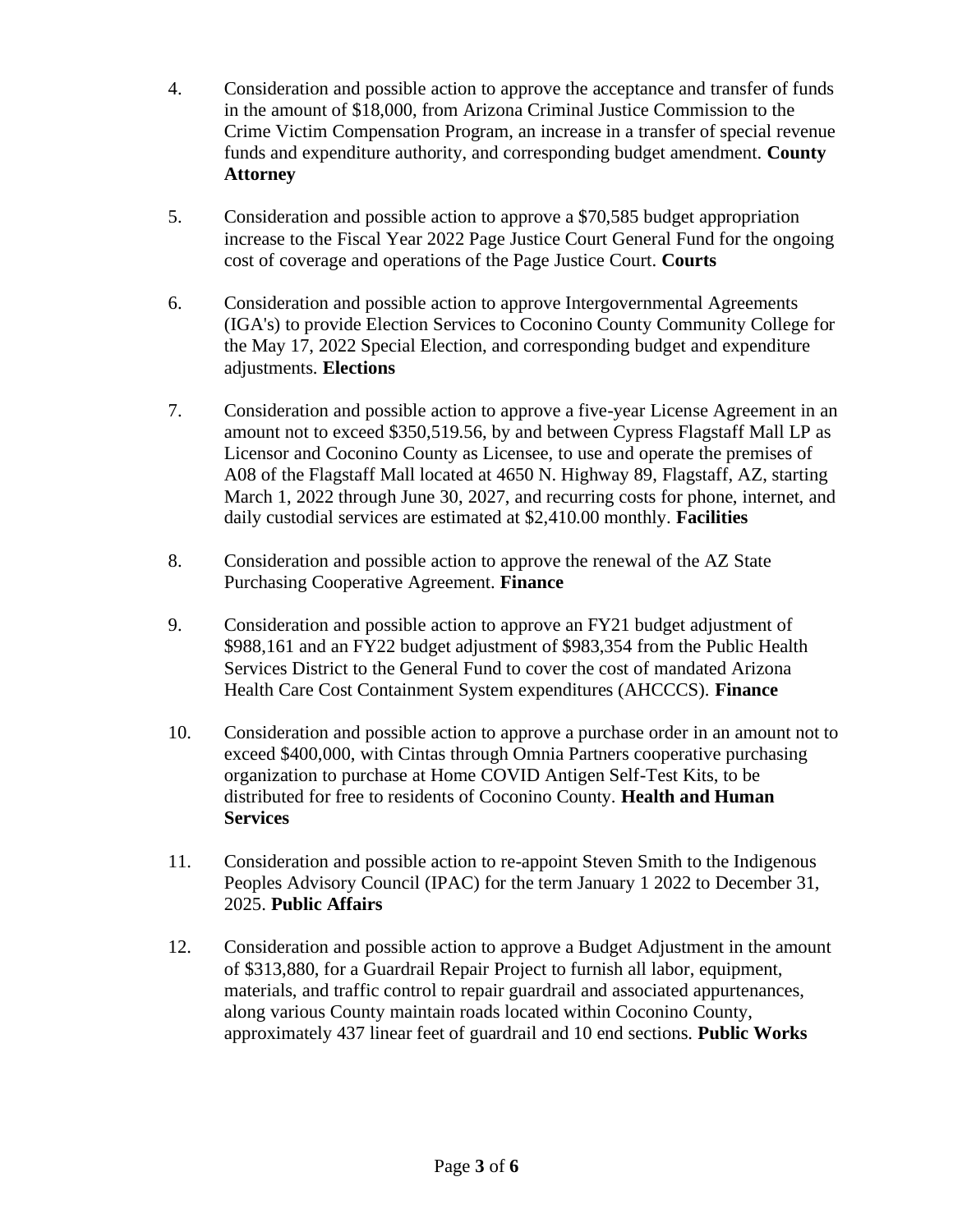13. Consideration and possible action to accept the Fiscal Year 2022 Help American Vote Act (HAVA 2020) grant award from the Arizona Secretary of State's office and approve a Fiscal Year 2022 Budget Adjustment to align revenues and expenses in the amount of \$138,370.22 to improve the administration of elections. **Recorder**

### *The Board will resolve as the Jail District Board of Directors*

### **Jail District Consent Agenda:**

14. Consideration and possible action to approve Amendment #004 to Intergovernmental Agreement (IGA) #YH16-0018-02 with Arizona Health Care Cost Containment System (AHCCCS), to change rates for provided healthcare for qualified inmates of the detention facility during SFY22, in the estimated annual amount of \$15,000.00. **Jail District**

*The Board will resolve as the Board of Supervisors.*

### **Discussion and Possible Action Items:**

- 15. Discussion, update and possible direction to staff regarding state and federal legislative priorities; legislative and administrative update. **Public Affairs**
- 16. Discussion, review and possible direction regarding the Board of Supervisors planning calendar. **County Manager**
- 17. Discussion and update from the County Manager regarding possible community, regional and/or administrative matters. **County Manager**
- 18. Roundtable: To be discussed. Pursuant to A.R.S. § 38-431.02(H), these matters will not be acted upon: Reports from Supervisors; updates on new projects, district budgets, requests for services and initiatives, updates from county staff:
	- District 2 Supervisor Jeronimo Vasquez
	- District  $3$  Supervisor Matt Ryan
	- District 4 Supervisor Judy Begay
	- District 5 Supervisor Lena Fowler
	- District 1 Supervisor Patrice Horstman
	- Chair's Report

### **BREAK**

### **Discussion and Possible Action Items continued - 1:15 p.m.:**

19. Presentation and update on Facilities Master Plan (Part two of five). **Facilities**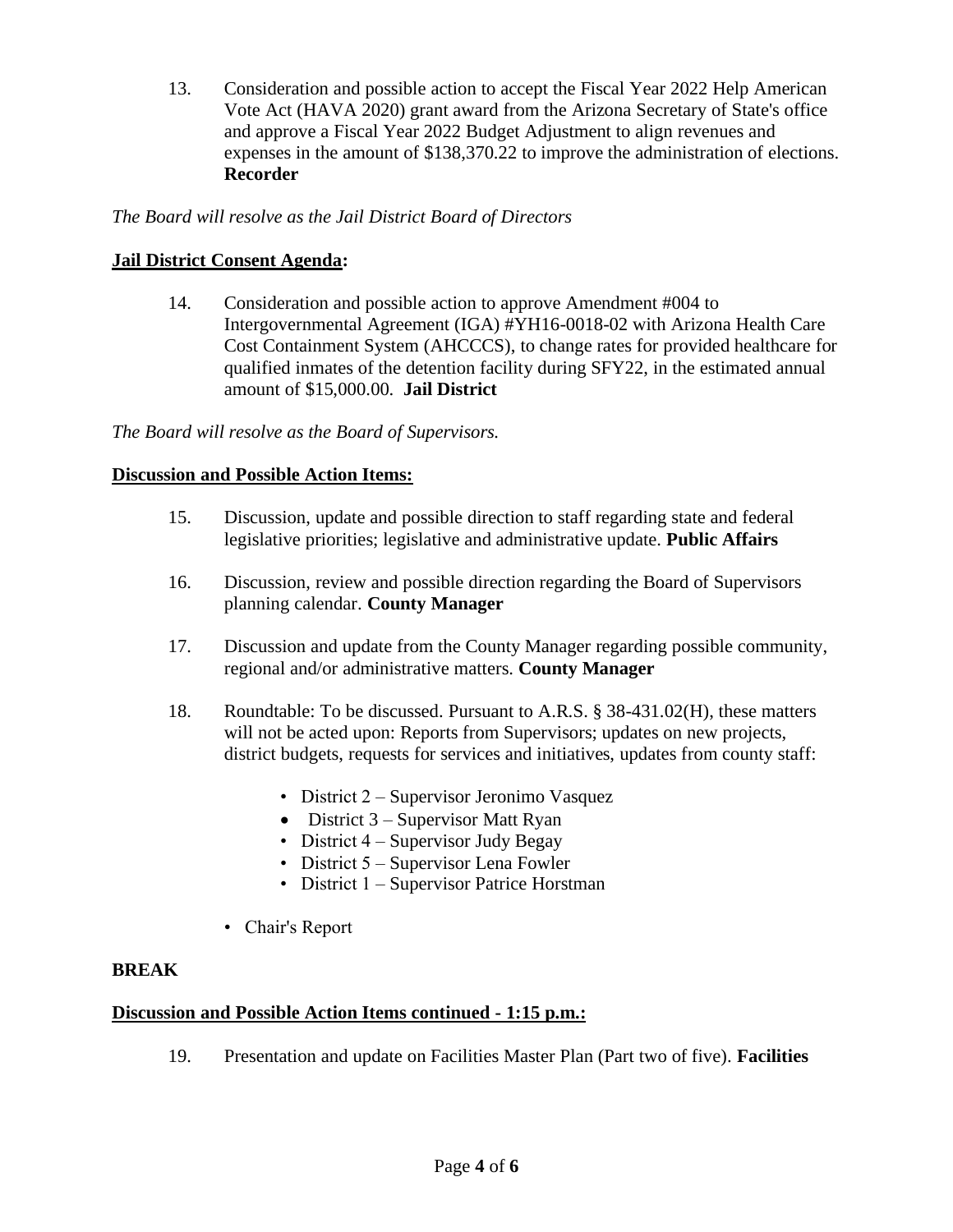20. Presentation, discussion, direction and or possible action on the American Rescue Plan Act and the FY22 Budget related to County programs, community funding and business supports. Pursuant to ARS 38-431.03(A)(3) the Board may enter executive session to receive legal advice. **County Manager**

## **6:00 p.m. – Special Session**

**The Board of Supervisors' meeting will be held via webinar technology using Zoom. To join the webinar, please use the following url:<https://zoom.us/j/97195481443> Or Telephone: Dial 833-548-0276 (Toll Free), Webinar ID: 971 9548 1443. The meeting can also be streamed and viewed on the County YouTube site: [https://www.youtube.com/results?search\\_query=coconino+county](https://www.youtube.com/results?search_query=coconino+county)**

**We encourage you to join via the link above rather than calling in, as it is better quality and will provide you a better opportunity to interact in the meeting. You will be muted as you join the meeting. If you join by the link and would like to speak during public comment, notify the moderator by clicking on the hand (raise your hand). Any person may email a question or comment regarding items on the agenda or for public comment to: [boardcomments@coconino.az.gov.](mailto:boardcomments@coconino.az.gov) Please include your full name with the comment.** 

The Board may change the order of the agenda at the time of convening the meeting or at any time during the meeting. Members of the Board of Supervisors will attend the meeting virtually or by telephone. Work sessions and regular meetings are open to the public. Persons with a disability may request a reasonable accommodation by contacting the Clerk of the Board of Supervisors Office at 928-679-7145. Requests should be made as early as possible to allow time to arrange the accommodation.

### **Notice of Option to Recess in Executive Session**

Pursuant to A.R.S. § 38-431.02, notice is hereby given to the members of the Board of Supervisors and to the general public that, at this meeting, the Board of Supervisors may vote to recess into Executive Session, which will not be open to the public, with the County's attorneys for legal advice and discussion on any item listed on the following agenda, pursuant to A.R.S. § 38-431.03  $(A)$   $(3)$ .

## **Call to the Public for items not on the Agenda**

After the pledge of allegiance, the Chairman will call on members of the public to speak on any item or area of concern not listed on the agenda. Items presented during the Call to the Public portion of the Agenda cannot be acted on by the Board of Supervisors. Individual Supervisors may ask questions of the public, but are prohibited by the Open Meeting law from discussing or considering the item among themselves until the item is officially placed on the Agenda. Individuals are limited in their presentations.